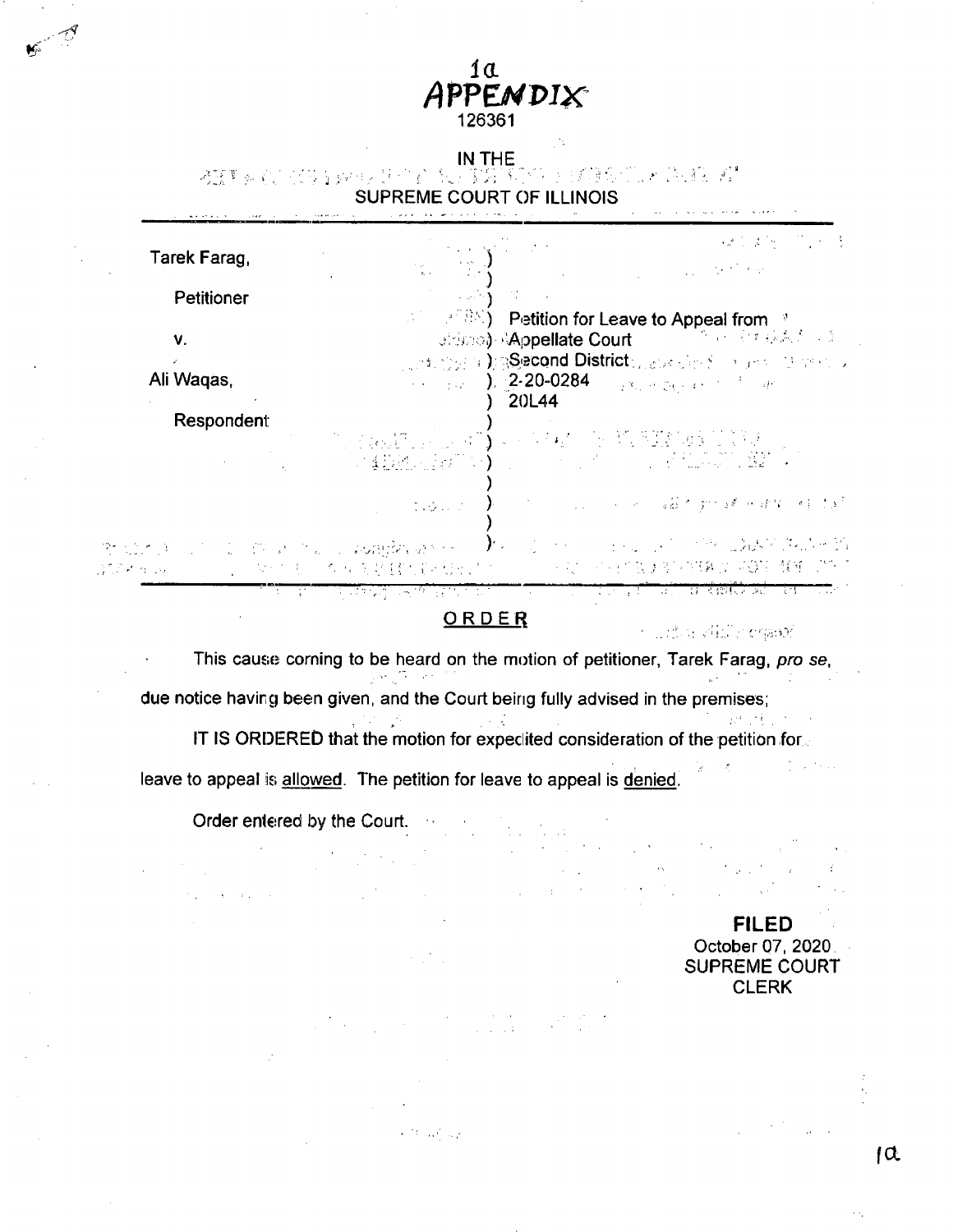# 2020 IL App (2d) 200284-U No. 2-20-0284 Order filed August 14, 2020

**NOTICE:** This order was filed under Supreme Co art Rule 23 and may not be cited as precedent by any party except in the limited circumstances allowed under Rule 23(e)(1).

# IN THE

# APPELLATE COURT OF ILLINOIS

## SECOND DISTRICT

| TAREQ FARAG,         | Appeal from the Circuit Court<br>of Du Page County. |
|----------------------|-----------------------------------------------------|
| Plaintiff-Appellant. |                                                     |
| V.                   | $No. 20-L-44$                                       |
| ALI WAQAS,           | Honorable<br>Fobert V. Rohm,                        |
| Defendant-Appellee.  | Judge, Presiding.                                   |

JUSTICE JORGENSEN delivered the judgment of the court. Justices McLaren and Bridges concurred in the judgment.

## **ORDER**

**1 1** *Held*: The trial court did not err in denying plaintiff's motions for injunction and declaratory relief. Affirmed.

 $\P$  2 In this interlocutory appeal pursuant to Illinois Supreme Court Rule 307(a)(1) (eff. Nov. 1, 2017) (interlocutory appeals as of right; appeal from an interlocutory order "granting, modifying, refusing, dissolving, or refusing to dissolve or modify an injunction"), plaintiff, Tareq Farag, appeals the trial court's orders denying his motions for injunctive and declaratory relief against defendant, Ali Waqas. For the following reasons, we affirm.

**11. BACKGROUND** 

\*1 IRMITTPn . 10410RRR . **TARPk PABArt . 0/11/9(190 19-40 PM**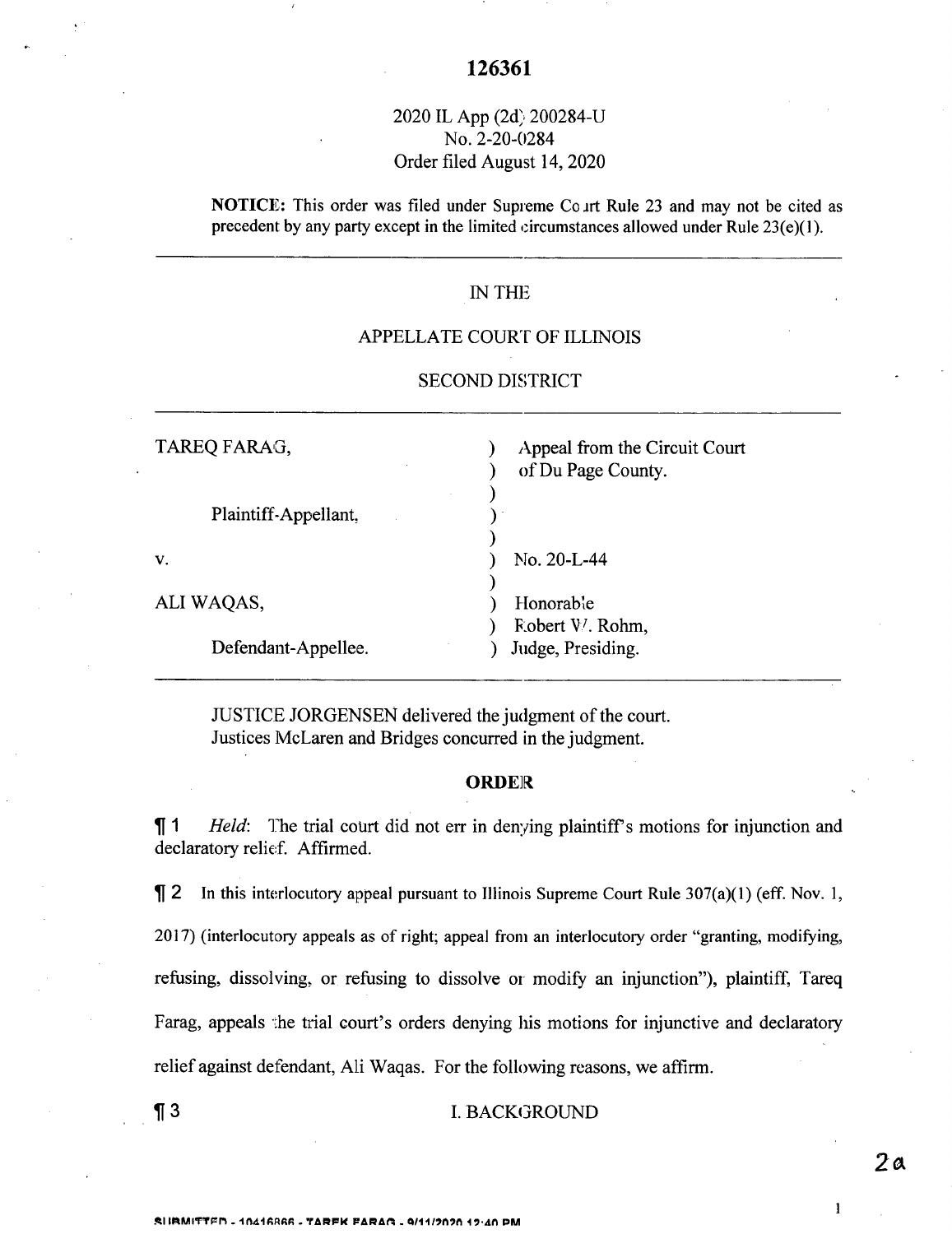### 2020 IL App (2d) 200284-U

 $\P$  4 Plaintiff's property abuts defendant's property in Westmont, with two fences dividing the property line. On January 15, 2020, plaintiff, *pro se,* filed a five-count complaint against defendant alleging: (1) harassment motivated by religious hate; (2) hateful criminal damage to property motivated by religion; (3) hateful criminal trespass to real property; (4) invasion of privacy (spying); and (5) damage to property. Plaintiff alleged that, when he first met defendant, defendant stated that "he is a Muslim and asked [plaintiff] if he is a Muslim, and [plaintiff] stated • that he is not. [Defendant] tried to convince [plaintiff] that Islam is a peaceful religion, but [plaintiff] refuted his claims and explained to him that Islamic terrorists are following exactly the teachings of Islam, which made [defendant] very aigry. After this meeting, [defendant] started intimidating and harassing [plaintiff] from this time forward." Plaintiff alleged that, among other things, defendant and other unknown defendants trespassed onto his property and damaged trees. He alleged that defendant's motivation was religious hate, that Sharia, Islam's legal system, requires killing anyone who does something that is offensive to Islam and that, therefore, Sharia law "violate[s] the fundamentals of human rights and our Constitutional protection of the freedoms of speech and religion, and our rights to live in peace without fear." Plaintiff requested various forms of monetary damages and that defendant be enjoined from coming onto his property or spying on him.

 $\[\,]$  5 On February 18, 2020, plaintiff moved for an injunction, alleging that, because he and defendant are neighbors, he lives in "continuous stress, fear, und concern that [defendant] (or someone from his side) might come to [plaintiff's] property to cause harm, and could be watching (spying on) him." Plaintiffrequested that the court bar defendant from coming onto his property, spying on him, and invading his privacy.

**<sup>I</sup> SlIRMITTPn . - TARFK PARAn . 0/11/9n9fl 19-AO PM**

*3a*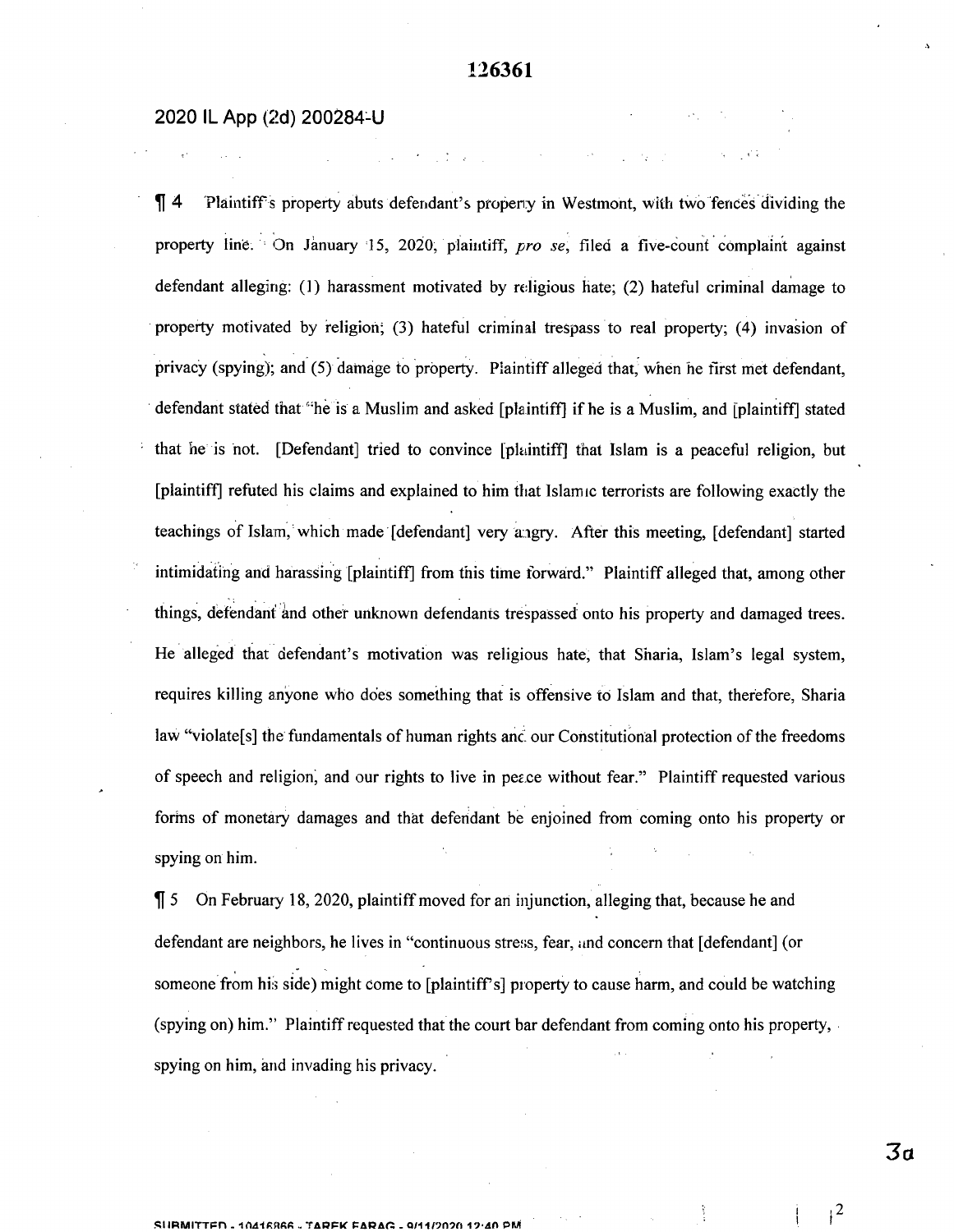#### 20201L App (2d)200284-U

1 6 Defendant did not initially appear or answer the: complaint. As such, on February 26, 2020, the court entered a default judgment. In addition, it denied plaintiff's motion for injunctive relief, noting that plaintiff had not pleaded any of the elements required to obtain injunctive relief, the pleading was facially defective, and, moreover, that plaintiff had filed his complaint in the law division seeking monetary damages. When plaintiff orally requested that the court declare Sharia law unconstitutional and a "hateful ideology," it commented that plaintiff, who had previously participated in other litigation, knew that the request was "silly" and that it could not issue such a declaration. Per plaintiff's request, the court set a date for jury trial, noting that plaintiff's rights to any relief under the complaint would be later determined.

1 7 Nevertheless, on March 16, 2020, plaintifffiled a second motion for injunctive relief, expanding upon his claims. Plaintiff asserted that an injunction was appropriate because: (1) his protectible right is one of privacy; (2) he is at risk of irreparable harm, in that he lives in perpetual stress, "agony," and fear of Sharia law; (3) he has no adequate remedy at law, "[e]ven if a remedy is available, it will take substantial time, which makes it inadequate and useless. Additionally, it is very difficult to calculate  $\lceil \cdot \rceil$  damages if he continue  $\lceil s \rceil$  in his status quo;" and (4) he is likely to succeed on the merits because "has the rights to be left alone, feel safe, live in peace, and enjoy his privacy." (Emphasis added.) Plaintiff reiterated his belief that "[w]e have many terrorists' organizations disguised under many names with large numbers of devoted members that are ready and willing to take irreparable devastating actions against [plaintiff], and the requested injunction will deter them."

**18** In addition, on March 16, 2020, plaintiff also filed a motion for "Declaratory Judgment that Islamic Sharia is Against Our Constitution and L aws." Over the course of approximately 30 pages of argument and exhibits, including passages in Arabic that plaintiffpurports to translate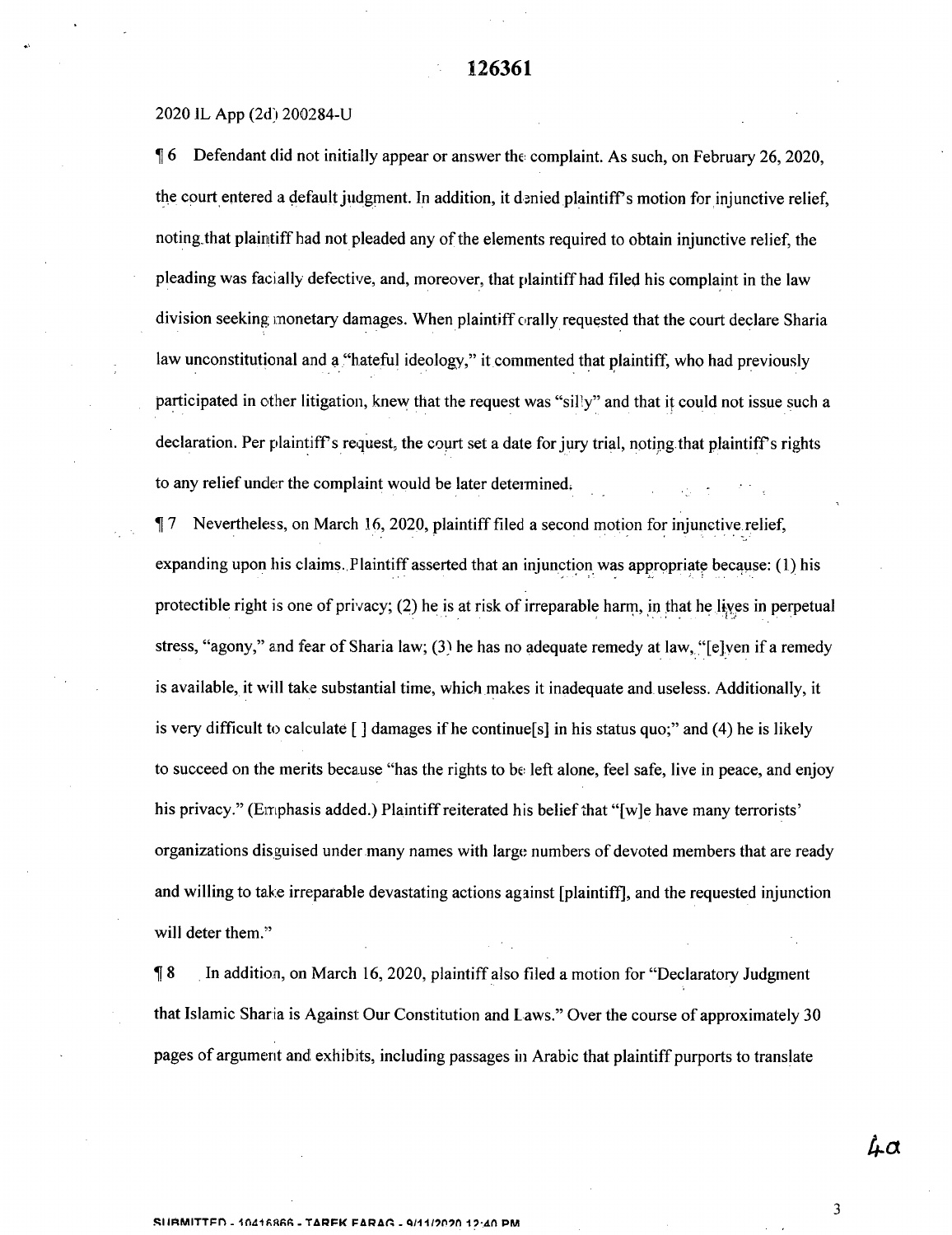#### 2020 IL App (2d) 200284-U

and interpret, plaintiff asserted that, in sum, Sharia law is violent and, consequently,  $\cdot$ unconstitutional. The constitution of the constitution of the constitution of the constitution of the constitution of the constitution of the constitution of the constitution of the constitution of the constitution of the

19 On April 10, 2020, the court denied both motions "for the reasons previously denied." In addition, as defendant had appeared and moved to vacate the default judgment on March 19, 2020, and plaintiff had no objection, the court vacated the default judgment.

**II0** On April 20, 2020, plaintiff moved for the court to enter language that the order denying his motion to declare Islamic Sharia law unconstitutional was a final and appealable order: On April 23, 2020, the court denied the motion.

111 On April. 27, 2020, plaintifffiled a notice of appeal concerning the February 26, and April 10\* 2020, orders denying injunctive relief, as well as the April 10, and April 23, 2020, orders denying declaratory relief and concerning appealability.

If 12 On May 4. 2020, plaintiff apparently filed a third motion for injunctive relief and amended notice of appeal. On May 20, 2020, he filed a motion to reconsider the April 23, 2020, order concerning appealability. The record on appeal does 'not contain any rulings from plaintiff's May 4, and May 20, 2020, motions.

#### **113** II. ANALYSIS

 $\P$  14 On appeal, plaintiff argues that the court erred in denying his three requests for injunction, as well as his request for declaratory judgment. In a single paragraph, he argues that the court erred in refusing to issue an order relating to Islamic Sharia, and in another paragraph, that the court should have granted the first injunction because it was based upon the allegations in his complaint. Plaintiff continues that the court erred in denying the second motion for injunction because he pleaded all four elements for injunctive relief. Further, plaintiff argues that the court erred in not quickly ruling on his third motion for injunction and, finally, that the court should

 $5a$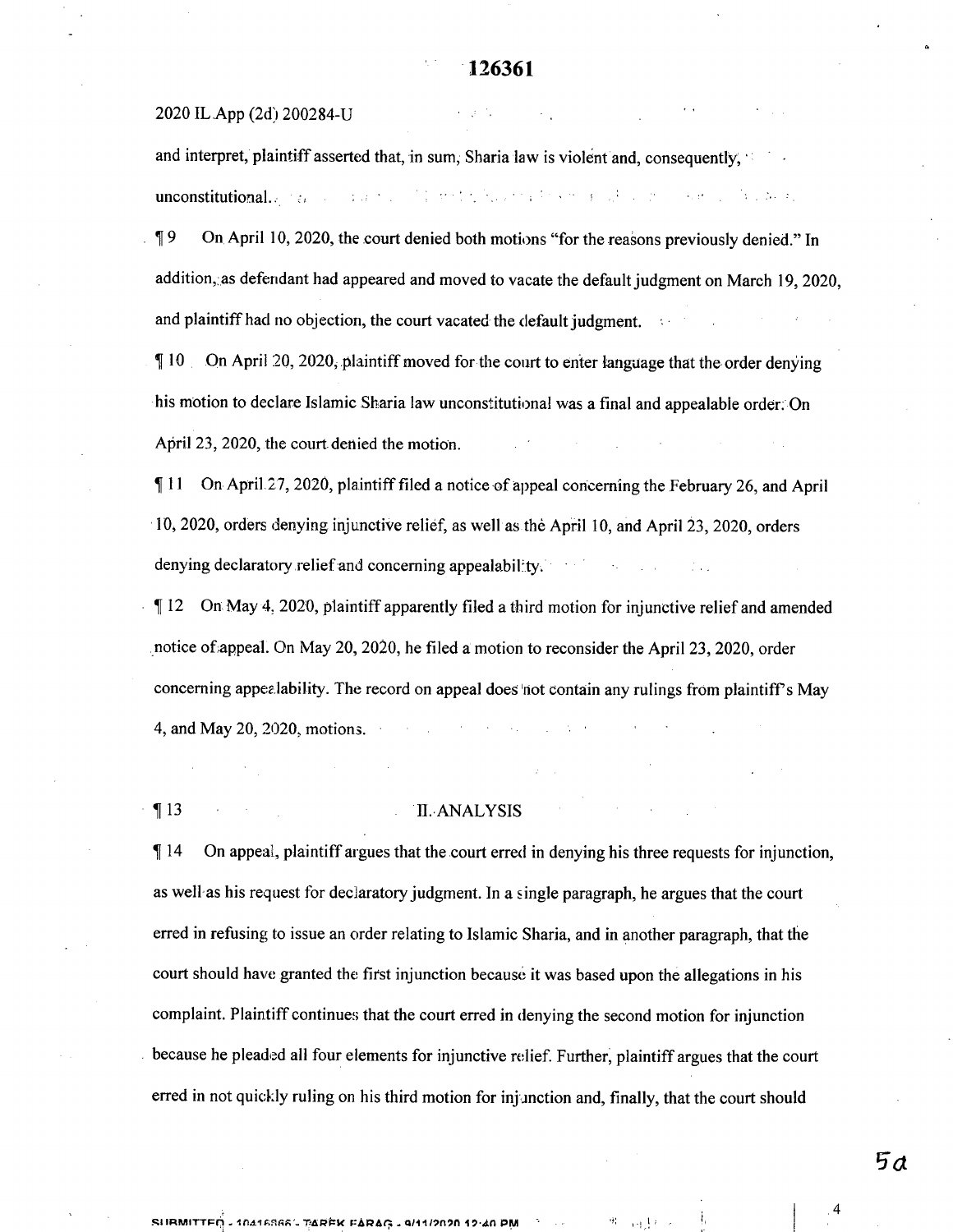$2020$  IL App (2d) 200284-U ) .= C  $\frac{1}{2}$  ?  $\blacksquare$  P  $\frac{1}{2}$   $\frac{1}{2}$   $\frac{1}{2}$   $\frac{1}{2}$   $\frac{1}{2}$   $\frac{1}{2}$   $\frac{1}{2}$   $\frac{1}{2}$   $\frac{1}{2}$   $\frac{1}{2}$   $\frac{1}{2}$   $\frac{1}{2}$   $\frac{1}{2}$   $\frac{1}{2}$   $\frac{1}{2}$   $\frac{1}{2}$   $\frac{1$ have allowed him to amend his motions, to the extern: that the were defective; We consider plaintiff's appeal here without input from defendant. First Capitol Mortgage Corp.  $v$ . Talandis Construction Carp., 63 Jll. 2d 128, 133 (1976) (a reviewing court should decide the merits of an

appeal where the record is simple and the claimed error is such that a decision can be made easil without the aid of argument from the appellee).

 $\P 15 \rightarrow$  We address first plaintiff's allegations concerning injunctive relief. An injunction is a provisional remed granted to preserve the status quo until the case can be decided on the merits. Hensle Construction, LLC v. Pulte Home Corp., 399 Ill. App. 3d 184, 190 (2010). A preliminar injunction is an extraordinar- remed -that should be granted only when the need is clear. Franz ' v. Calaco Development Corp., 322 Ill. App. 3d 941, 946 (2001). The part, seeking a preliminar injunction must demonstrate: (1) a clearl ascertained right in need of protection; (2) irreparable injur without the injunction; (3) no adequate remed at law; and (4) a likelihood of success on the merits. Mohant v. St. John Heart,Clinic, S.C., 225 Ill. 2d 52, 62 (2006). The part seeking the preliminar injunction must demonstrate a prima facie case "that there is a fair question as to the existence of the rights claimed, that the circumstances lead to a reasonable belief that the plaintiffprobabl will be entitled to the reliefsought, and that the matters should be kept in the status quo until the case can be decided on the merits." People ex rel. White v. Travnick, 346 Ill. App. 3d 1053, 1060 (2004). The failure to establish an element requires the court to den the preliminar injunction. Mada v. Township High School District 211, 2018 IL App (1st) 180294,  $\P$  40.

116 Illinois Supreme Court Rule 307(a)(1) (eff. Nov. 1, 2017) allows interlocutor appeals from a grant or denial of a preliminar injunction. Or. review, "the onl question \*\*\* is whether there was a sufficient showing made to the trial court to sustain its order." Postma v. Jack Brown

ă.

**6a**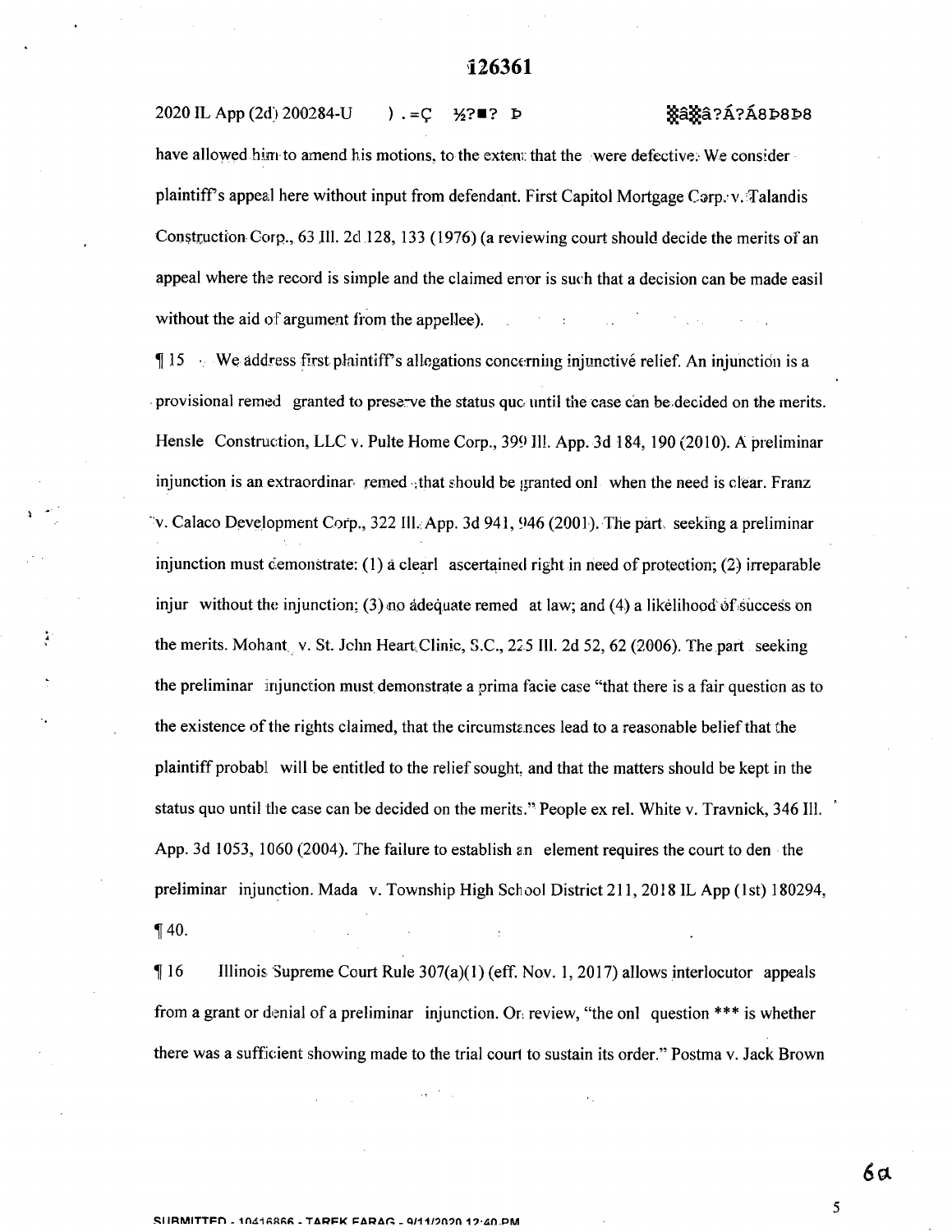#### 2020 IL App (2d) 200284-U

Buick, Inc., 157 Ill. 2d 391, 399 (1993). On appeal, we do not decide controverted questions of fact or the merits of the case. Maday, 2018 IL App (1st) $\cdot$ 180294,  $\P\P$  40-41. Rather, the decision to grant or deny a preliminary injunction is reviewed for an abuse of discretion (Mohanty, 225 Ill. 2d at 62), which occurs only when the trial court's ruling is arbitrary, fanciful, or when no reasonable person would adopt the trial court's view (Roach v. Union Pacific R.R., 2014 IL App (1st)  $132015$ ,  $\P$   $20$ ). The contraction of the contraction of the contraction of the contraction of the contraction of the contraction of the contraction of the contraction of the contraction of the contraction of the

 $\P 17$  Here, the court did not abuse its discretion in denying the first two motions for injunctive relief. Preliminarily, as the court pointed out, plaintiffs initial motion was facially defective and did not even set forth the elements for an injunction. Thereafter, his second motion for injunction pleaded legally insufficient elements, any one ofwhich required the court to deny the injunction. For example, in his second motion for injunction, plaintiff alleged that he had an inadequate remedy at law because determining a remedy would "take substantial time," making it "useless," and that an adequate remedy would be difficult to calculate. However, "irreparable harm occurs only where the remedy at law is inadequate; that is, v/here monetary damages cannot adequately compensate the injury, or the injury cannot be measured by pecuniary standards." Best Coin-Op, Inc. v. Old Willow Falls Condominium Ass'n, 120 III. App. 3d 830, 834 (1983). A preliminary injunction should not be granted where damages caused by alteration of the status quo pending a final decision on the merits can be compensated adecuately by monetary damages calculable with a reasonable degree of certainty. Id. at 835. Here, plaintiffs complaint sought to enjoin defendant from spying or trespassing, but it primarily sought monetary damages (namely, to compensate for emotional distress,  $$100,000$  so that plaintiff could move, the cost of removing stumps and planting

new trees, the cost to repair roof, siding, and gutter damage, punitive damages, attorney's fees and costs), which are calculable. The fact that calculating; appropriate monetary damages, if any, might

**7cl**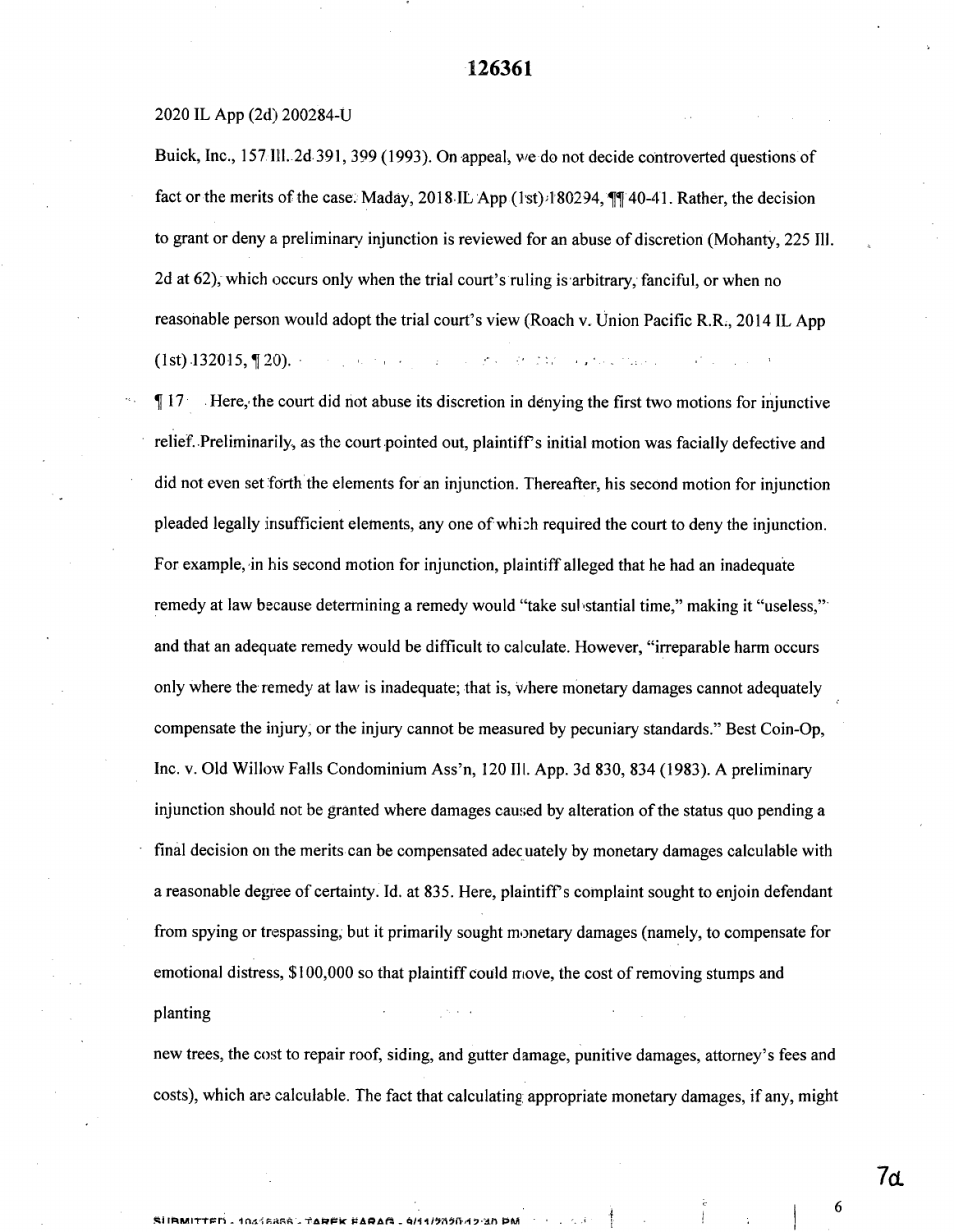### 2020 IL App (2d) 200284-U

take time does not necessarily mean that the remedy will ultimately be inadequate. As such, the court properly rejected plaintiff's second motion for an injunction, as it failed to establish an  $\beta$  inadequate remedy at law.

> $\P$  18 Moreover, we note that there also seems to be a disconnect between the complaint allegations and the requested injunctive relief. Namely, the complaint concerns allegedly religiously-motivated damage to plaintiff's trees and physical property and an invasion of privacy, ; while his motion for injunction was premised on stress, "agony," and fear of Sharia law, i.e., a fear of violence and for his personal safety. The relief being sought by injunction was, therefore, not a natural extension ofthe complaint allegations, in that the complaint did, not establish an ongoing pattern of conduct threatening defendant's personal physical safety that needed to be enjoined.

119 As to the third motion for injunction, the record does not contain an order pertaining to that **• ' • -.r, :t** motion and it is not properly before us for review.

120 We turn next to plaintiffs assertion that the court erred in denying his request for a declaration that Sharia law is unconstitutional. He asserts that his argument does not concern the Islamic religion, but, rather, a set of laws.

 $\sqrt{21}$  As noted, the court refused to issue language that this order was final and appealable and, indeed, requests for declaratory relief are not necessarily subject to interlocutory review. See, e.g., Carle Foundation v. Cunningham Township, 2017 IL 120427, ¶¶ 15-20 (order regarding count seeking declaration of law applicable to claims to charitable tax exemption was not subject to interlocutory appellate review). Moreover, plaintiff apparently moved the court to reconsider its refusal to issue language that the order was final and appealable, but no ruling on the motion to reconsider is in the record.

**Contractor**